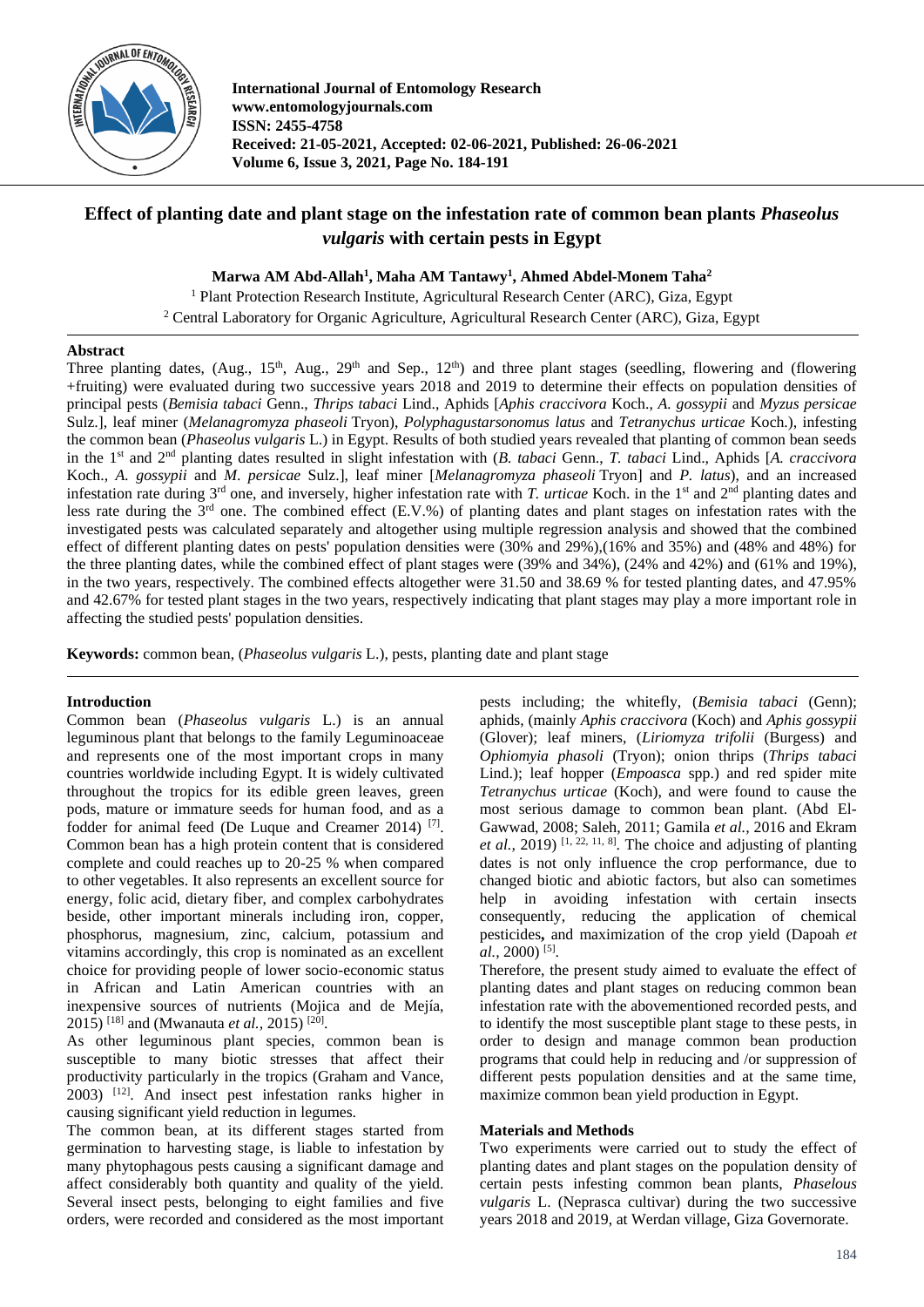The first experiment aimed to study the effect of planting dates on the population density of certain pests infesting common bean plants. An experimental area of about 1050  $m<sup>2</sup>$  was divided into 9 replicates (plots) of  $116.5$  m<sup>2</sup> each and three planting dates with 15 days intervals, on August  $15<sup>th</sup>$ , on August  $29<sup>th</sup>$  and on September  $12<sup>th</sup>$ , in both years, were investigated. Each planting date was represented by 3 plots and all plots were distributed according to a randomized complete block design.

Randomized samples of 30 leaflet (10 leaflet x 3 replicates) were weekly taken early in the morning starting from the 3<sup>rd</sup> week after planting and for 10 weeks (the  $13<sup>th</sup>$  week from planting). Samples transferred to the laboratory were investigated and presence of individuals of the following pests and their stages: *Bemisia tabaci* Genn. (eggs+ nymphs), *Thrips tabaci* Lind. (nymphs+ adults), Aphids [*Aphis craccivora* Koch, *A. gossypii* and *Myzus persica*] (nymphs+ adults), leaf miner (*Melanagromyza phaseoli* Tryon), *Polyphagustarsonomus latus* (eggs+ nymphs+ adults) and *Tetranychus urticae* Koch. (nymphs+ adults) were identified and counted using a stereomicroscope. The second experiment was conducted on an area of  $262.5 \text{ m}^2$  divided into 3 plots of  $87.5 \text{ m}^2$  each, to determine the effect of different plant stages on population density of the abovementioned pests. Three plant stages were considered, the seedling stage starting from the 1<sup>st</sup> day of planting to the  $42<sup>nd</sup>$  day, followed by the flowering stage started from  $43<sup>rd</sup>$  to  $84<sup>th</sup>$  day, then the fruiting stage, that include (flowering+ fruiting), and started from the  $50<sup>th</sup>$  day after planting day to the end of growing season.

Relationship between mean number of the previously mentioned pests and different planting dates and plant stages (the two studied factors), were identified and simple correlation and partial regression were adopted to show changes in pests' population densities in relation to these two factors. All agricultural practices were realized according to the recommended common bean cultivation procedures and no pesticides were applied throughout the growing seasons in both years. Finally, obtained data were analyzed according to SAS program (2008) which was run under WIN computer system and mean separation was conducted by using F value and L.S.D in this program.

### **Result and Discussion**

# **Effect of planting dates on infestation rates of common bean plants with certain pests.**

# **A:** *B. tabaci* **Genn.**

In  $1<sup>st</sup>$  year (2018), recorded densities of white flies were varied according to the planting dates as shown in Table (1). The common bean plants sown in the (earliest)  $1<sup>st</sup>$  planting date (Aug.,  $15<sup>th</sup>$ ) were infested significantly by the lowest mean number of whitefly, *Bemisia tabaci* (4.20 individuals/ leaflet). While plants sown on the  $2<sup>nd</sup>$  and  $3<sup>rd</sup>$  planting dates (Aug.,  $29<sup>th</sup>$  and Sep.,  $12<sup>th</sup>$ ), harbored the highest numbers of *B. tabaci* (8.20 and 7.08 individuals/leaflet, respectively). In the  $2<sup>nd</sup>$  year (2019), obtained results showed to have the same trend as in the  $1<sup>st</sup>$  year but with higher infestation rate of same insect pest where, the white fly mean numbers were (11.50, 18.75 and 13.05 individuals/ leaflet) for the three tested planting dates, respectively (Table, 2).

# **B:** *T. tabaci* **Lind.**

As shown in Tables (1 & 2), the mean number of *T. tabaci*  per plant, differ according to the sowing date in both years. The  $1<sup>st</sup>$  planting date resulted in significantly lightest number of *T. tabaci* (0.75 and 0.05 individuals/ leaflet) while the 3<sup>rd</sup> one resulted in the highest infestation rate with thrips (3.7 and 1.25 individuals/ leaflet), followed significantly by the  $2<sup>nd</sup>$  planting date where (0.92 and 0.45 individuals/ leaflet) were recorded.

# **C: Aphids [***A. craccivora* **Koch.,** *A. gossypii* **and** *M. persicae***]**

As shown in Tables (1and 2) for both years, heaviest infestations with aphids (*Aphis craccivora, A. gossypii* and *M. persicae*) were recorded on plants of the 3<sup>rd</sup> planting date (74.50 and 75.10 individuals/ leaflet, respectively), while the lightest infestation (36.05 and 22.35 individuals/ leaflet, respectively) occurred during the  $1<sup>st</sup>$  planting date, and the moderate infestation was during the  $2<sup>nd</sup>$  one (54.85 and 34.90 individuals, respectively).

**Table 1:** Influence of the three different planting dates on the infestation rate with the certain pests infesting common bean plants during the 1 st year 2018, at Giza Governorate.

|                          |                   |                   | Planting dates 2018   B. tabaci   T. tabaci   Aphids (A. craccivora+ A. gossypii+ M. persicae)   leaf miner (M. phaseoli Tryon)   T. urticae   P. latus |                   |                    |                   |
|--------------------------|-------------------|-------------------|---------------------------------------------------------------------------------------------------------------------------------------------------------|-------------------|--------------------|-------------------|
| August, $15th$           | 4.20 <sup>b</sup> | $0.75^{\rm b}$    | $36.05^{\circ}$                                                                                                                                         | .50 <sup>c</sup>  | $18.6^{\text{ a}}$ | 4.32 <sup>c</sup> |
| August, 29 <sup>th</sup> | 8.20 <sup>a</sup> | 0.92 <sup>b</sup> | 54.85 <sup>b</sup>                                                                                                                                      | 4.05 <sup>b</sup> | 17.00 <sup>a</sup> | 7.01 <sup>b</sup> |
| September, $12th$        | 7.08 <sup>a</sup> | 3.70 <sup>a</sup> | 74.50 <sup>a</sup>                                                                                                                                      | 6.70 <sup>a</sup> | $8.55^{b}$         | 9.15 <sup>a</sup> |
| Mean                     | 6.49              | . . 79            | 55.13                                                                                                                                                   | 4.08              | 14.72              | 6.83              |
| F. values                | 32.36             | 29.85             | 32.51                                                                                                                                                   | 31.98             | 20.42              | 20.10             |
| Prob.,                   | 0.0006            | 0.0008            | 0.0006                                                                                                                                                  | 0.0006            | 0.0021             | 0.0022            |
| L.S.D                    | .25               | .04               | 11.66                                                                                                                                                   | 1.59              | 4.13               | 1.86              |

# **D: leaf miner (***M. phaseoli* **Tryon).**

As found for above recorded pests, the leaf miner (*M. phaseoli* Tryon) infestations also were significantly affected by different planting dates in both years. Data showed in Tables (1and 2), indicate that the highest infestation rate (6.70 and 8.05 individuals/ leaflet, respectively) was

recorded on plants of the 3<sup>rd</sup> planting date, and the lightest infestation rate was recorded on those of the  $1<sup>st</sup>$  planting date (1.50 and 2.10 individuals/ leaflet, respectively).while the 2nd planting date showed moderate degree of infestation (4.05 and 7.90 individuals/ leaflet, respectively).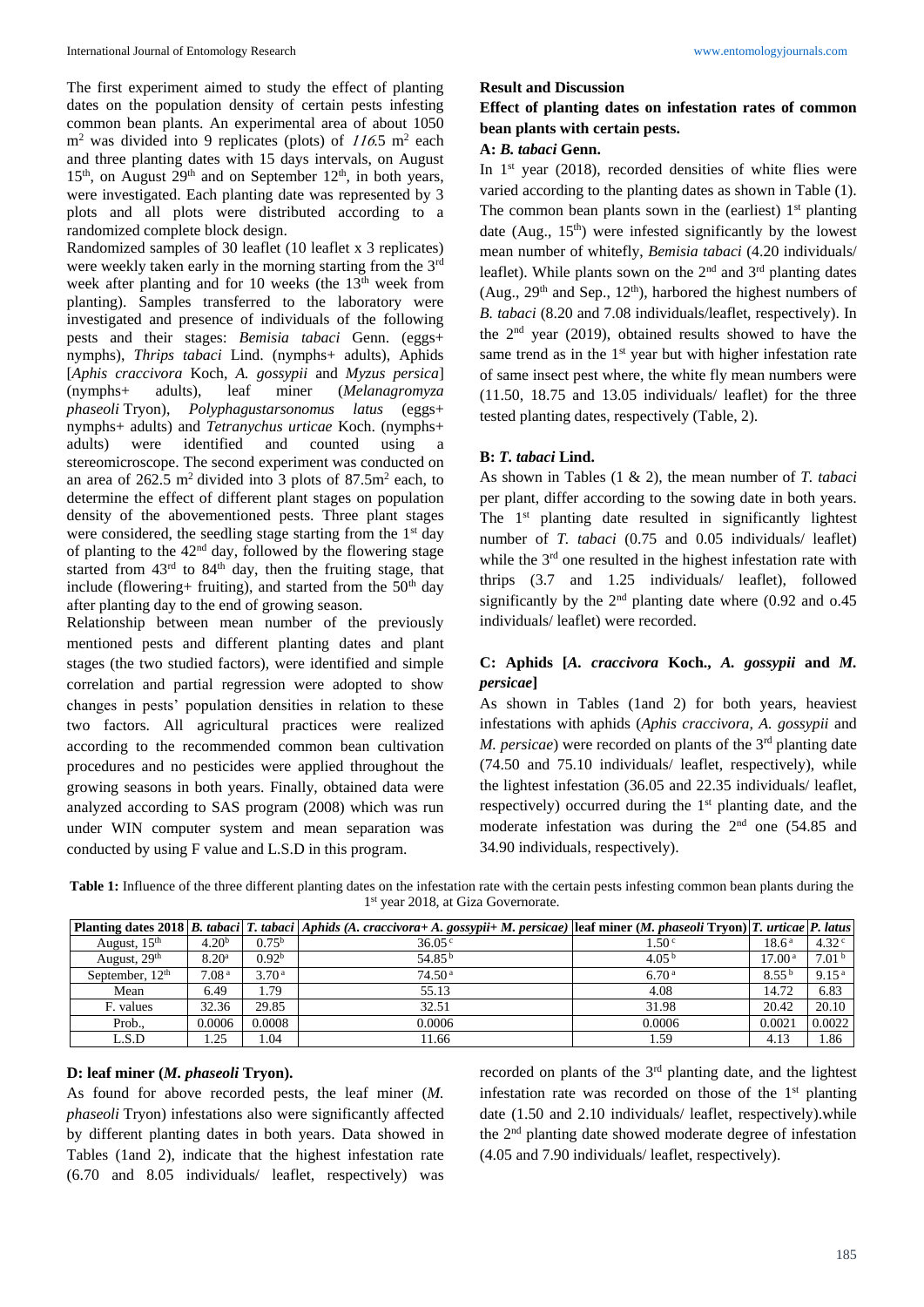**Table 2:** Influence of the three different planting dates on the infestation rate with the certain pests infesting common bean plants during the 2<sup>nd</sup> year 2019, at Giza Governorate.

|                   |                    |                    | Planting dates 2019 B. tabaci T. tabaci   Aphids (A. craccivora + A. gossypii + M. persicae) | leaf miner ( <i>M. phaseoli</i> Tryon) $ T$ . <i>urticae</i> $ P$ . <i>latus</i> |                    |                    |
|-------------------|--------------------|--------------------|----------------------------------------------------------------------------------------------|----------------------------------------------------------------------------------|--------------------|--------------------|
| August, $15th$    | 11.50 <sup>b</sup> | 0.05 <sup>b</sup>  | $22.35^{\circ}$                                                                              | 2.10 <sup>b</sup>                                                                | 14.75 <sup>b</sup> | 6.05 <sup>b</sup>  |
| August, $29th$    | 18.75 <sup>a</sup> | 0.45 <sup>b</sup>  | 34.90 <sup>b</sup>                                                                           | 7.90 <sup>a</sup>                                                                | 19.60 <sup>a</sup> | 11.30 <sup>a</sup> |
| September, $12th$ | $13.05^{b}$        | $1.25^{\text{ a}}$ | 75.10 <sup>a</sup>                                                                           | 8.05 <sup>a</sup>                                                                | $10.05^{\circ}$    | 12.32 <sup>a</sup> |
| Mean              | 14.43              | 0.58               | 44.12                                                                                        | 6.02                                                                             | 14.80              | 9.89               |
| F. values         | 46.11              | 4.77               | 753.28                                                                                       | 39.50                                                                            | 121.08             | 53.26              |
| Prob.,            | 0.0002             | 0.0576             | 0.0001                                                                                       | 0.0004                                                                           | 0.0001             | 0.0002             |
| L.S.D             | . 94               | 0.76               | 3.47                                                                                         | 1.86                                                                             | 1.50               | 1.59               |

### **E:** *T. urticae* **Koch.**

Contrary to infestation rates of abovementioned insect pests, the  $1<sup>st</sup>$  planting date (Aug.,  $15<sup>th</sup>$ ) caused the heaviest infestation with *T. urticae* (18.60 and 14.75 individuals/ leaflet, respectively). While the lightest infestation with *T. urticae* was recorded on plants of the 3<sup>rd</sup> planting date, showing 8.55 and 10.05 individuals/ leaflet respectively, in the two studied years.

### **F:** *P. latus* **(Banks).**

Recorded data for *P. latus* were found similar to those previously found for *B. tabaci, T. tabaci,* aphids and leaf miner where, infestation with *P. Latus* was increasing with delaying of the planting date. The heaviest infestation in the two years, (9.15 and 12.32 individuals/ leaflet, respectively) was associated with the 3<sup>rd</sup> planting date and the lightest infestation (4.32 and 6.05, respectively) was recorded on the earliest planting date.

Our results going in line with those previously obtained by Hanafy (2004) <sup>[14]</sup>, Emam *et al.* (2006) <sup>[9]</sup>, and Abd El-Karim (2010)<sup>[3]</sup>, who worked on cucumber, sweet pea and bean plants respectively, and reported that the infestation rate with *B. tabaci*is increased with delaying of planting date. Also Sariah and Makundi (2007)<sup>[24]</sup> stated that the early date for planting of common bean resulted in the lowest number of the bean stem maggot *Ophiomyia spencerelia* (Greathead) and *O. phaseoli* (Tyron), and vice versa, late sowing date caused significantly higher infestation rates.

In Egypt, Mohamed  $(2012)$ <sup>[17]</sup> reported that the population density of *B. tabaci* on cucumber plants was affected significantly by planting date and the earliest planting date resulted in plants that harbored the insect lowest populations, while, the latest planting dates resulted in the lightest numbers of *B. tabaci*. On Canola plants, Saeed and Razaq  $(2014)$ <sup>[21]</sup> stated that the population density of both aphids and white fly were increased on the latest planting date (mid November), while the lowest infestation were recorded at the two earliest planting dates (mid. October and early November). Similarly, Faragalla and Hassan (2018) [10] noticed that the population densities of aphids and thrips infesting fennel plants were higher in the latest planting dates, while the lightest one occurred during the earliest planting date.

Finally, Yadav and Acharya (2018)<sup>[27]</sup> studied the effect of five planting dates of pepper plants and found that the early transplanting date had the significantly lowest infestations with thrips (*Scirtothrips dorsalis* Hood), whitefly (*Bemisia tabaci* Genn.), aphid (*Aphis gossypii* Glover), jassid (*Amrasca biguttula biguttula* Ishida) and mite (*Polyphagotarsonemus latus* Banks), while the last transplanting date had a maximum infestation with these pests.

### **Effect of Different Plant Stages on their Infestation Rates with Certain common Bean Pests.**

Data in Tables  $(3\& 4)$  show the mean number of the six studied pests *B. tabaci., T. tabaci.,* aphids, leaf miner, *T. urticae* and *P. latus* on common bean plants throughout the three plant stages, the seedling stage starting from the  $1<sup>st</sup>$ day of planting to the 42nd day, followed by the flowering stage started from  $43<sup>rd</sup>$  to  $84<sup>th</sup>$  day, then the fruiting stage, that include (flowering+ fruiting), and started from the  $50<sup>th</sup>$ day after planting day to the end of growing season.

The obtained results revealed that the population densities of all studied pests were affected significantly by different plant stages during the two successive years (2018 and 2019).

### **A:** *B. tabaci* **Genn.**

As shown in Tables  $(3& 4)$ , results indicate a significant differences between mean number of *B. tabaci* in the two studied years. The significantly heaviest infestation with *B.*  tabaci was recorded on plants during their (flowering  $+$ fruiting) stage, (being 44.17 and 309.83 nymphs/ leaflet in the years, respectively).

Contrary, the significantly lowest infestation occurred during the plant seedling stage (4.67 and 14.33 nymphs/ leaflet, respectively), and the moderate infestation rate recorded during the intermediate plant stage (flowering stage).

Statistical analysis of obtained data using F. and L.S.D values, indicated differences in infestation rates of the three plant stages with *B. tabaci*. Based on the L.S.D values, the three tested plant stages could be divided into three distinct groups as follow: (a) high infested group, (b) moderate infested group, and (c) the lowest infested group which are associated with the (flowering+ fruiting) stage, flowering stage and seedling stage, respectively.

# **B:** *T. tabaci* **Lind.**

In the 1st year, the observed injury caused by *T. tabaci* was little and the significantly highest infestation was recorded in the last plant stage (flowering+ fruiting), followed significantly by the infestation of  $2<sup>nd</sup>$  plant stage (flowering), and the significantly lowest infestation was recorded during 1<sup>st</sup> plant stage (seedling), while in the 2<sup>nd</sup> year, infestation did not lead to an economic significance (as no individuals were recorded in the 2<sup>nd</sup> one).

The Duncan multiple range test classified the infestation rate of *T. tabaci* during the three plant stages into; the 1<sup>st</sup> group (a) flowering+ fruiting stage that is heavily infested group,  $(5.17 \text{ individuals/ leaflet})$ , followed by  $2<sup>nd</sup>$  group (b) flowering stage  $(4.00 \text{ individuals/ leaflet})$  and  $3^{\text{rd}}$  group  $(c)$ plants in the seedling stage (0.33 individuals/ leaflet),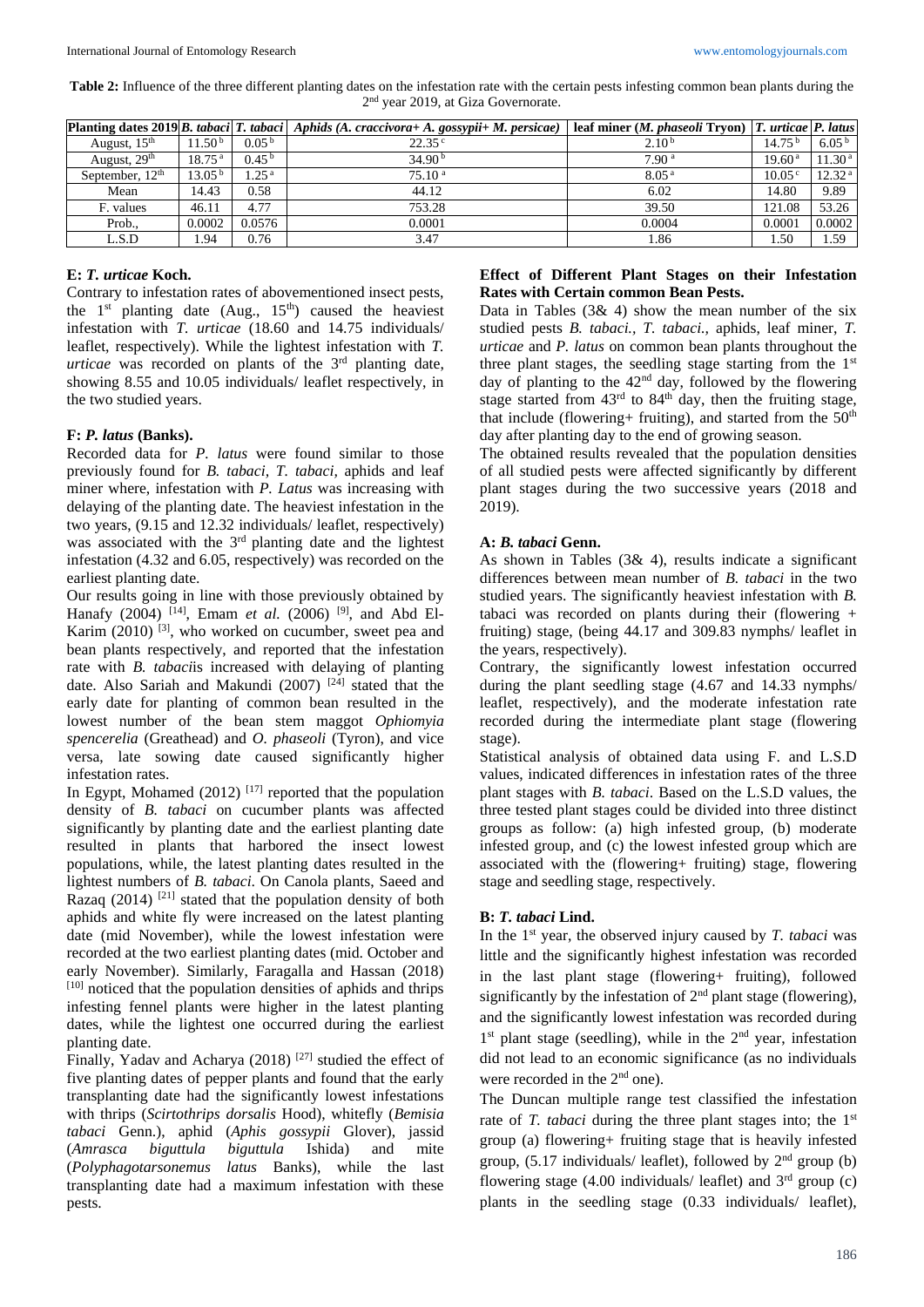Tables (3 &4).

### **C: Aphids [***A. craccivora* **Koch.,** *A. gossypii* **and** *M. persicae***].**

In general, aphid infestation severities was higher during the 1<sup>st</sup> year, when compared to those estimated for the 2<sup>nd</sup> one in addition, infestation rates with aphids varied according to different plant stages where, a relatively small number of aphid were recorded during the seedling and flowering stages while plants at their  $3<sup>rd</sup>$  stage (flowering+ fruiting), highly suffered from aphid infestation compared to other

plant stages, (mean number 316.00 and 125.17 individuals/ leaflet in the two years, respectively). Therefore, and based on recorded aphid numbers in both years, the 3<sup>rd</sup> plant stage was considered as the most preferable stage for aphid infestation, followed significantly by the (flowering stage) which infested by moderate number of aphids, (219.00 and 4.67 individuals/ leaflet in the two years, respectively) and finally the (seedling stage) showed the lightest infestation rate with aphids, (67.33 and 0.00 individuals/ leaflet in the two years, respectively).

Table 3: Effect of plant stages on the infestation rate of common bean plants with certain pests during the 1<sup>st</sup> year 2018, at Giza Governorate.

|                               |                    |                   | Plant stages 2018 B. tabacilT. tabaciAphids (A. craccivora+ A. gossypii+ M. persicae) leaf miner (M. phaseoli Tryon) [T. urticae P. latus |                   |                    |                    |
|-------------------------------|--------------------|-------------------|-------------------------------------------------------------------------------------------------------------------------------------------|-------------------|--------------------|--------------------|
| Seedling                      | 4.67 $\degree$     | 0.33 <sup>c</sup> | $67.33$ °                                                                                                                                 | 0.00 <sup>b</sup> | 0.00 <sup>b</sup>  | 4.00 <sup>c</sup>  |
| Flowering                     | 22.50 <sup>b</sup> | 4.00 $^{\rm b}$   | 219.00 <sup>b</sup>                                                                                                                       | 0.00 <sup>b</sup> | 0.00 <sup>b</sup>  | 19.00 <sup>b</sup> |
| Flowering + fruiting $44.17a$ |                    | 5.17 <sup>a</sup> | 316.00 <sup>a</sup>                                                                                                                       | $2.50^{\rm a}$    | 28.50 <sup>a</sup> | $26.50^{\circ}$    |
| Mean                          | 23.78              | 3.17              | 200.78                                                                                                                                    | 0.84              | 9.50               | 16.50              |
| F. values                     | 24.44              | 49.36             | 65.23                                                                                                                                     | 38.15             | 101.7              | 27.95              |
| Prob.,                        | 0.0001             | 0.0001            | 0.0001                                                                                                                                    | 0.0001            | 0.0001             | 0.0001             |
| L.S.D                         | 6.16               | 1.14              | 10.68                                                                                                                                     | 0.88              | 5.61               | 7.65               |

#### **D: Leaf miner (***M. phaseoli* **Tryon).**

As shown in Tables  $(3 \& 4)$ , the infestation rates with leaf miner, varied from the  $1<sup>st</sup>$  to the  $2<sup>nd</sup>$  year. In the  $1<sup>st</sup>$  year, the leaf miner didn't appear during the  $1<sup>st</sup>$  and  $2<sup>nd</sup>$  plant stages and only appeared in the  $3<sup>rd</sup>$  one, while in the  $2<sup>nd</sup>$  year, the leaf miner were found during all plant stages and reach its highest infestation rate during the last plant stage (flowering+ fruiting) with mean numbers 2.50 and 11.33

individuals/ leaflet in the two years respectively, and reach its lowest infestation rates on plants at their seedling stage (Tables, 3& 4). Based on statistical analysis of obtained infestation rates, the three plant stages could be arranged descending according to L.S.D values (0.88 and 2.28 in the two years, respectively) as follow; (flowering+ fruiting) stage  $>$  flowering stage  $>$  seedling stage.

Table 4: Effect of plant stages on the infestation rate of common bean plants with certain pests during the 2<sup>nd</sup> year 2019, at Giza Governorate.

|                                       |                    |      | Plant stages 2019 B. tabaci[T. tabaci[Aphids (A. craccivora+ A. gossypii+ M. persicae) leaf miner (M. phaseoli Tryon) T. urticae P. latus |                   |                    |                    |
|---------------------------------------|--------------------|------|-------------------------------------------------------------------------------------------------------------------------------------------|-------------------|--------------------|--------------------|
| Seedling                              | 14.33c             | 0.00 | 0.00 <sup>c</sup>                                                                                                                         | 2.33 <sup>c</sup> | 0.00 <sup>c</sup>  | 0.33 <sup>c</sup>  |
| Flowering                             | 66.50 <sup>b</sup> | 0.00 | 4.67 <sup>b</sup>                                                                                                                         | 5.00 <sup>b</sup> | 19.33 <sup>b</sup> | 10.50 <sup>b</sup> |
| Flowering + fruiting $309.83^{\circ}$ |                    | 0.00 | $125.17^{\rm a}$                                                                                                                          | $11.33^a$         | $167.67^{\rm a}$   | $78.50^{\circ}$    |
| Mean                                  | 185.56             | 0.00 | 79.89                                                                                                                                     | 6.11              | 62.33              | 37.33              |
| F. values                             | 132.67             | 0.00 | 98.60                                                                                                                                     | 90.02             | 107.00             | 202.40             |
| Prob.,                                | 0.0001             | 0.00 | 0.0001                                                                                                                                    | 0.0001            | 0.0001             | 0.0001             |
| L.S.D                                 | 22.87              | 0.00 | 10.39                                                                                                                                     | 2.28              | 3.48               | 9.65               |

### **E:** *T. urticae* **Koch.**

Similar to previously showed leaf miner infestation rates, the *T. urticae* did not appear during the 1<sup>st</sup> and 2<sup>nd</sup> plant stages in the  $1<sup>st</sup>$  year or during the  $1<sup>st</sup>$  plant stage in the  $2<sup>nd</sup>$ year. While in the 3rd plant stage (flowering+ fruiting), plants were exposed to the significantly highest infestation of *T. urticae* in both years (28.50 and 167.67 individuals/ leaflet, respectively). (Tables, 3 & 4).

#### **F:** *P. latus* **(Banks).**

The highest infestation rates with *P. latus* were found on plants of the last stage (flowering+ fruiting) with mean numbers 26.50 and78.50 individuals/ leaflet in the two studied years respectively, and the lowest infestation was recorded on seedling stage (Tables 3 and 4). Based on the statistical analysis of obtained data, the *P. latus* infestation rates for the three tested plant stages could be arranged descending according to L.S.D values (7.65 and 9.65 in the two years, respectively), as follow: flowering+ fruiting > flowering  $>$  seedling stage.

# **Relationship between Main Pests' Infestation Rates and Common Bean both, Planting Dates and Plant Stages.**

Data presented in Tables (5 and 6) show the relationship between different infestation rates with common been plants' main pests under the two studied factors; planting dates and plant stages, during the two successive years 2018 and 2019. The correlation coefficient factors (r) and explained variance are presented.

#### **A:** *B. tabaci*

Data recorded in Tables (1 and 2), indicate that *B. tabaci* infestation rate is affected significantly by planting date, (as the infestation increases by delaying of planting date). Correlation between *B. tabaci* infestation rates and the three planting dates revealed a significantly negative association between them in the two years, as the correlation coefficient factors (r) were (-0.58, -0.46 and -0.47) and (-0.54, -0.61 and  $-0.71$ ) in  $1<sup>st</sup>$  and  $2<sup>nd</sup>$  years respectively, while relationship between with *B. tabaci* infestation rates and plant stages revealed a significantly positive relation with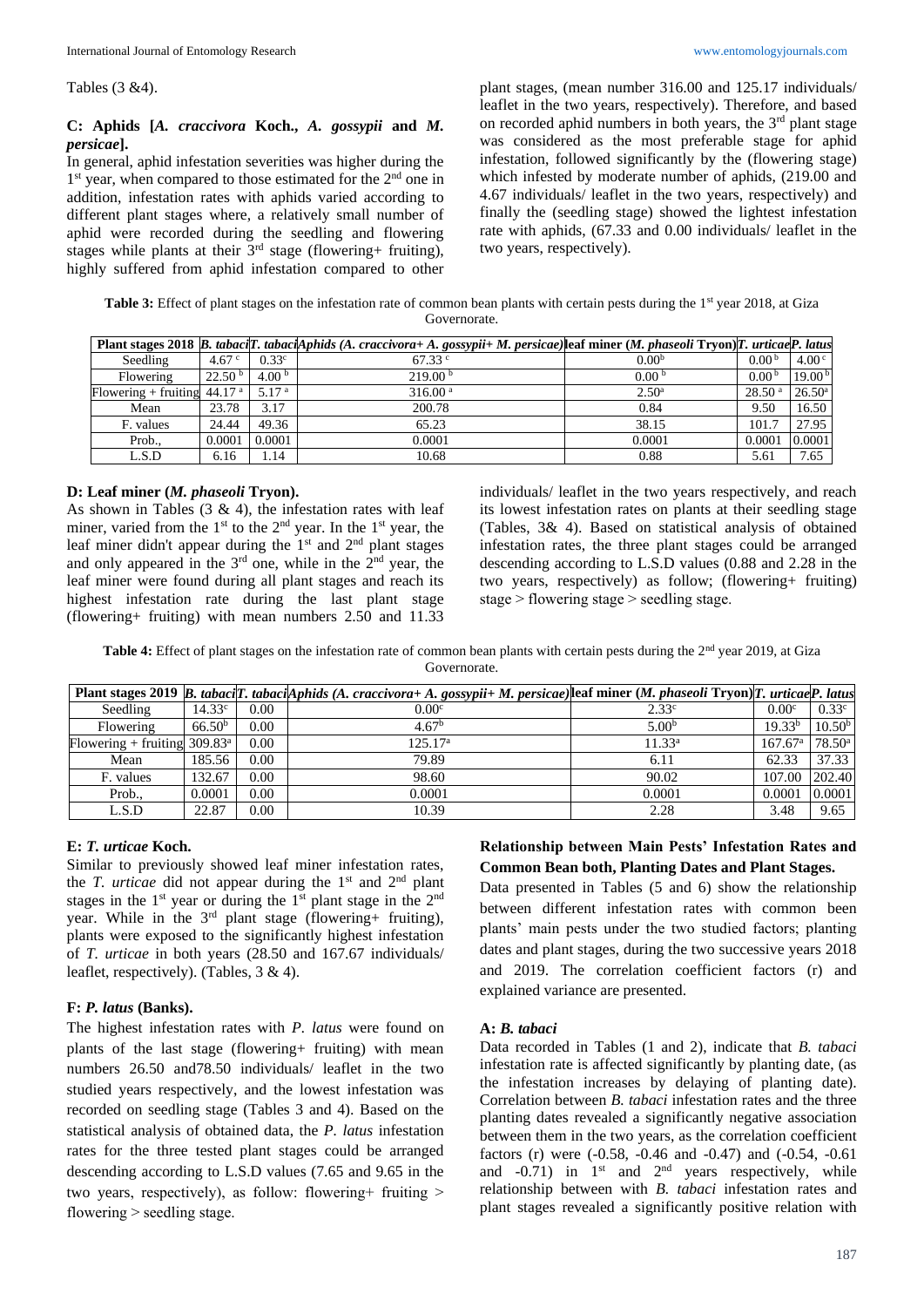the three tested plant stages in the two years, as the (r) value were 0.51, 0.28 and 0.46 & 0.49, 0.61 and 0.75, respectively (Tables, 5 and 6).

#### **B:** *T. tabaci*

The simple correlation analysis for varied population densities of *T. tabaci* in relation to different planting dates and plant stages is tabulated in Tables (5 and 6). Results of the 1st year clearly showed that the *T. tabaci* population densities were associated negatively with the 1<sup>st</sup> and 3<sup>rd</sup> planting dates and showed presence of the lowest and highest numbers of *T. tabaci*, 0.75 and 3.70 individuals/ leaflet respectively, as r values were -0.59 and -0.46 respectively, and were associated positively with the 2nd planting date that showed infestation with intermediate numbers of *T. tabaci* 0.92 individuals/ leaflet (r= 0.10). In the  $2<sup>nd</sup>$  year, different results compared to those of the  $1<sup>st</sup>$ years were obtained, as the population density of *T. tabaci*  correlated negatively with common bean plants in the 1<sup>st</sup> and 2nd planting date showing infestation with lightest and intermediate numbers of *T. tabaci* (0.05 and 0.45 individuals/ leaflet) as the calculated (r) values were -0.28 and -0.49 respectively, and correlated positively with the 3rd

(last) planting date which infested by the heaviest numbers of *T. tabaci* 1.25 individuals/ leaflet (r= 0.28) as shown in Table (2).

Regarding the relationship between the plant stages and the *T. tabaci* infestation, the results showed that in the 1<sup>st</sup> year 2018, the relationship between *T. tabaci* infestation rate and plant stage was negative in the  $1<sup>st</sup>$  stage (seedling) which infested with low numbers of *T. tabaci* (0.33 individuals/ leaflet, Table, 3) as (r) value was -0.28, and was positive in the  $2<sup>nd</sup>$  and  $3<sup>rd</sup>$  plant stages which were infested by the highest numbers of *T. tabaci* (4.00 and 5.17 individuals/ leaflet, respectively), as the calculated r values were 0.54 and 0.55 respectively, while, in the  $2<sup>nd</sup>$  year (2019), no relation was determined as no *T. tabaci* individuals were observed during the whole growing season.

#### **C: Aphids**

From data presented in Tables (5 and 6), the correlation coefficient values were insignificantly negative between the mean abundance of aphids and plants of the 1<sup>st</sup> and 2<sup>nd</sup>

**Table 5:** Simple correlation between, planting dates and plant stages, and population densities of certain pests infesting common bean plants during 1<sup>st</sup> year 2018, at Giza governorate.

| <b>Factors</b> |                        | <b>Correlation Coefficient factor</b> |                                              |         |                    |         |                  | $E.V.$ % $E.V.$ % $E.V.$ % |       |       |
|----------------|------------------------|---------------------------------------|----------------------------------------------|---------|--------------------|---------|------------------|----------------------------|-------|-------|
|                |                        |                                       | <i>B. tabaci</i>   <i>T. tabaci</i>   Aphids |         | <b>Leaf miners</b> | T.      | urticae P. latus |                            |       |       |
| Planting dates | Aug., $15th$           | $-0.58$                               | $-0.59$                                      | $-0.08$ | $-0.12$            | $-0.80$ | $-0.62$          | 30                         |       |       |
|                | Aug., $29th$           | $-0.46$                               | 0.10                                         | $-0.57$ | $-0.07$            | $-0.66$ | $-0.39$          | 16                         | 31.50 |       |
|                | Sep., $12th$           | $-0.47$                               | $-0.46$                                      | 0.71    | $-0.48$            | $-0.37$ | $-0.69$          | 48                         |       |       |
| Plant stages   | Seedling               | 0.51                                  | $-0.28$                                      | $-0.54$ | 0.00               | 0.00    | 0.42             | 39                         |       | 51.50 |
|                | Flowering              | 0.28                                  | 0.54                                         | 0.15    | 0.00               | 0.00    | 0.55             | 24                         | 47.95 |       |
|                | $Flowering + Fruiting$ | 0.46                                  | 0.55                                         | 0.76    | $-0.63$            | 0.20    | $-0.49$          | 61                         |       |       |

#### **E.V. % = Explained variance**

Planting dates which infested with limited numbers of aphids, as the (r) values were  $(-0.08 \& -0.57)$  and  $(-0.09 \& -1)$ 0.72), in two studied years, respectively. On the other extreme, this relationship was significantly positive in the

 $3<sup>rd</sup>$  planting date which was infested by the highest number of aphids in the two studied years (Tables, 1 and 2).  $(r= 0.71)$ and 0.11, respectively, for the  $1<sup>st</sup>$  and  $2<sup>nd</sup>$  years), Tables (5 and 6).

**Table 6:** Simple correlation between, planting dates and plant stages, and population densities of certain pests infesting common bean plants during  $2<sup>nd</sup>$  year 2019, at Giza governorate.

| <b>Factors</b> |                      | <b>Correlation Coefficient factor</b> |         |         |                                                            |                         |         |    |       |                               |
|----------------|----------------------|---------------------------------------|---------|---------|------------------------------------------------------------|-------------------------|---------|----|-------|-------------------------------|
|                |                      |                                       |         |         | <i>B. tabaci</i>   <i>T. tabaci</i>   Aphids   Leaf miners | $T.$ urticae $P.$ latus |         |    |       | $E.V. \%$ $E.V. \%$ $E.V. \%$ |
| Planting dates | Aug., $15th$         | $-0.54$                               | $-0.28$ | $-0.09$ | $-0.27$                                                    | $-0.83$                 | $-0.59$ | 29 |       |                               |
|                | Aug., $29th$         | $-0.61$                               | $-0.49$ | $-0.72$ | $-0.35$                                                    | $-0.75$                 | $-0.64$ | 35 | 38.69 |                               |
|                | Sep., $12th$         | $-0.71$                               | 0.28    | 0.11    | $-0.45$                                                    | $-0.26$                 | $-0.40$ | 48 |       | 43                            |
| Plant stages   | Seedling             | 0.49                                  | 0.00    | 0.00    | 0.19                                                       | 0.00                    | 0.18    | 34 |       |                               |
|                | Flowering            | 0.61                                  | 0.00    | 0.49    | $-0.30$                                                    | $-0.28$                 | 0.43    | 42 | 42.67 |                               |
|                | Flowering + Fruiting | 0.75                                  | 0.00    | 0.74    | $-0.51$                                                    | $-0.52$                 | $-0.54$ | 19 |       |                               |

#### **E.V. % = Explained variance**

Accordingly, the simple correlation between aphids population and common bean plants stages, revealed insignificant positive correlation during the flowering stage which infested by higher number of aphids (Tables, 3 and 4), and significantly positive correlated in the (flowering and fruiting) stage which found infested with the highest numbers of aphids in the two studied years, as the calculated (r) values were  $0.15$  and  $0.76 \& 0.49$  and  $0.74$ , respectively. For the seedling stage, aphids associated significantly negative with plants at this stage  $(r = -0.54)$  in 1<sup>st</sup> year only, and didn't correlated with plants of seedling stage in the 2nd

year as no individuals were observed during this period.  $r=0.00$ , (Table 6).

#### **D: Leaf miner (***M. phaseoli* **Tryon).**

From data shown in Tables (5 and 6), the simple correlation between the mean numbers of leaf miner and the two factors (planting dates and plant stages), revealed an insignificantly negative correlation between the mean abundance of leaf miner and the three tested planting dates, as (r) values were (-0.12, -0.07 and -0.48) and (-0.27, -0.35 and -0.45) for the three tested planting dates in the two studied years, respectively.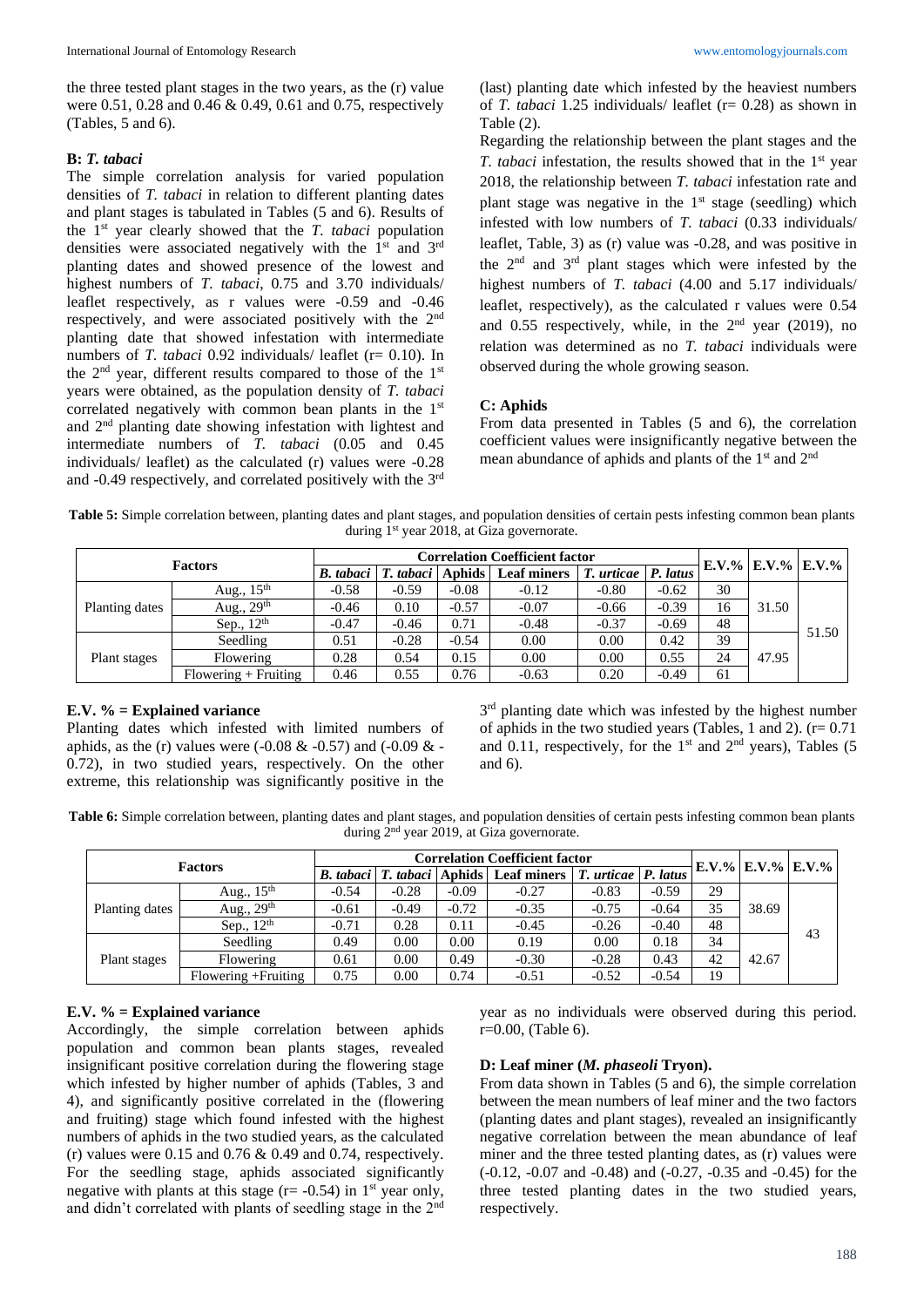In the 1<sup>st</sup> year, the correlation between mean count of leaf miner and the three plant stages, [seedling, flowering and (flowering+ fruiting)], indicated that the leaf miners are associated significantly negative with the  $3<sup>rd</sup>$  planting stage (flowering+ fruiting) r values= -0.63, and no relation (zero) for the  $1<sup>st</sup>$  and  $2<sup>nd</sup>$  plant stages due to absence of leaf miners in these two plant stages. In the 2<sup>nd</sup> year, the population density of leaf miners was related positively in the  $1<sup>st</sup>$  stage  $(r= 0.19)$ , negatively and significantly negative in the  $2<sup>nd</sup>$ and  $3<sup>rd</sup>$  plant stages, (r= -0.30 and -0.51, respectively).

#### **E:** *T. urticae*

From correlation coefficient (r) values tabulated in Tables (5 and 6), it is clear that the population density of *T. urticae* on common bean plants was affected by both planting dates and plant stages. Statistical analysis of simple correlation indicated significantly negative relationship between *T. urticae* infestation and  $1<sup>st</sup>$  &  $2<sup>nd</sup>$  planting dates which found infested with the highest *T. urticae* population in the two studied years, (Tables 1 and 2) as r values were -0.80 and - 0.66 & -0.83 and -0.75 respectively, and negatively correlated with 3rd planting date which infested by the lowest number of *T. urticae*, as (r) values were -0.37 and - 0.26 in the two years respectively.

Regarding the correlation between the *T. urticae* infestations and plant stages, obtained results for the 1<sup>st</sup> year, showed no correlation in the 1st and 2nd plant stages, as no *T. urticae* individuals were recorded during these two plant stages, and positively correlated with the 3rd plant stage which found infested with 28.50 individuals/ leaflet (Table, 3) ( $r = 0.20$ ). In the  $2<sup>nd</sup>$  year, a clear relationship was identified where, zero relationship was estimated in the  $1<sup>st</sup>$  stage, as no  $T$ . *urticae* individuals were detected, and negative relation in the 2<sup>nd</sup> and 3<sup>rd</sup> plant stages which found heavily infested with *T. urticae* (19.33 and 167.67 individuals/ leaflet, respectively) (Table, 4) r values= -0.28 and -0.52, respectively.

#### **F:** *P. latus.*

For *P. latus* in relation to planting dates and plant stages, obtained results found to take same trend previously identified for *B. tabaci,* aphids*,* leaf miners and *T. urticae*, and negative correlation between the *P. latus* population density and the three tested planting dates were found, as the calculated (r) values were -0.62, -0.39 and -0.69 for the three planting dates in the  $1<sup>st</sup>$  year, and -0.59, -0.64 and -0.40 in the 2nd year, respectively.

Simple correlation analysis for *P. latus* infestations rates and plant stages indicated that *P. latus* population density is positively correlated with the  $1<sup>st</sup>$  and  $2<sup>nd</sup>$  plant stages (which showed the lowest and moderate numbers of *P. latus*  individuals as shown in Tables (3 and 4), as (r) values were 0.42 and 0.55  $\&$  0.18 and 0.43 in the two years respectively, and that *P. latus* population density was negatively correlated with the  $3<sup>rd</sup>$  plant stage which found to be infested with the largest numbers of *P. latus* as the calculated (r) values were -0.49 and -0.54 in the two years, respectively.

The combined effect (E.V.%) of both factors, planting dates and plant stages, on infestation rates with six investigated pests was calculated separately and altogether using multiple regression analysis.

The combined effect of three tested planting dates on the population densities of *B. tabaci*, *T. tabaci,* aphids, leaf miners, *T. urticae* and *P. latus* were (30% and 29%),(16%

and 35%) and (48% and 48%) for  $1<sup>st</sup>$ ,  $2<sup>nd</sup>$  and  $3<sup>rd</sup>$  planting dates in the two years respectively, while the combined effect of plant stages were (39% and 34%), (24% and 42%) and (61% and 19%), respectively.

The combined effect of the three tested planting dates, altogether, on the population densities of the abovementioned pests were 31.50 and 38.69 % in the two years, respectively. However, plant stages was found to play a more important role in affecting the pests' population densities because the combined effect of the three tested plant stages together was higher compared to the planting date, as (E.V.%) values were 47.95% and 42.67% in the two years, respectively.

The combined effect of the planting dates and plant stages altogether on the population density of the sixth studied pests were 51.50 and 43% in the two years, respectively.

Similar works that investigated effects and relationships between pests' population densities and plant stages were previously carried out for several crops worldwide including Egypt. Hanafy (2007) stated that the population density of *T. tabaci* on sweet pea plants was affected by climatic factors, plant age and planting dates. On garlic plants, Hussein *et al.*, (2010)<sup>[16]</sup> found a positive relationships between *T. tabaci* population density and different plant developmental stages. Also Abdel Hamed *et al*., (2011) [2] found that the weather factors, mainly temperature, and plant age had significantly positive effect on population of *B. tabaci*, *T. tabaci*, *L. trifolii* and *T.urtica*. on okra plants.

In the same context, Afsah *et al.,* (2014), worked on the effect of plant stages of fenugreek plants on population density of leaf miner, *Liriomyza* spp. and found that *Liriomyza* spp. Increase with advancing of the plant age, and the lightest population was recorded during the vegetative stage, and the heaviest population was associated with the flowering and fruiting stages. In other work, Mukoye *et al.,*  $(2016)$ <sup>[19]</sup> noticed that the vegetative stage of common bean plants showed the highest incidence of black aphids (*Aphis fabae* Scopoli) while the lowest incidence was recorded at the pre- flowering stage. On pea plants, Shaalan and El-Ghanam  $(2016)$  <sup>[26]</sup>, found that the infestation rate with *Liriomyza trifolii* increase as plant age increases until middle of flowering stage, and the highest infestation rates were recorded throughout the plant seedling and flowering stages, while the lowest one was recorded during fruiting stage.

On fennel plants, Hake *et al.*, (2018) <sup>[13]</sup>, reported that the lightest incidence of aphids on plants was during the early planting date of Oct.,  $20<sup>th</sup>$ , followed by crop sown on Oct.,  $30<sup>th</sup>$  and Nov.,  $10<sup>th</sup>$ , and the maximum infestation was recorded plants that sown lately on Nov., 30<sup>th</sup>. In other work, Faragalla and Hassan (2018)<sup>[10]</sup>, stated presence of positive correlation between fennel plant age and aphid infestation, and a slight positive correlation between *T. tabaci* and plant age of the same crop. Finally, a positive relationship between of common bean plant age and the bean fly leaf miner, *Melanagromyza phaseoli*, was also reported by Salem et al., (2015)<sup>[23]</sup>.

Finally, aspects of cultural practices such as site selection, crop rotation, and cultivar and seed selection, and preferential sowing date, may to a certain degree reduce the infestation of certain insect pests and the manipulation of planting time could help in minimizing different pests damage either through producing asynchrony between host plant and the pest or synchronizing insect pests with their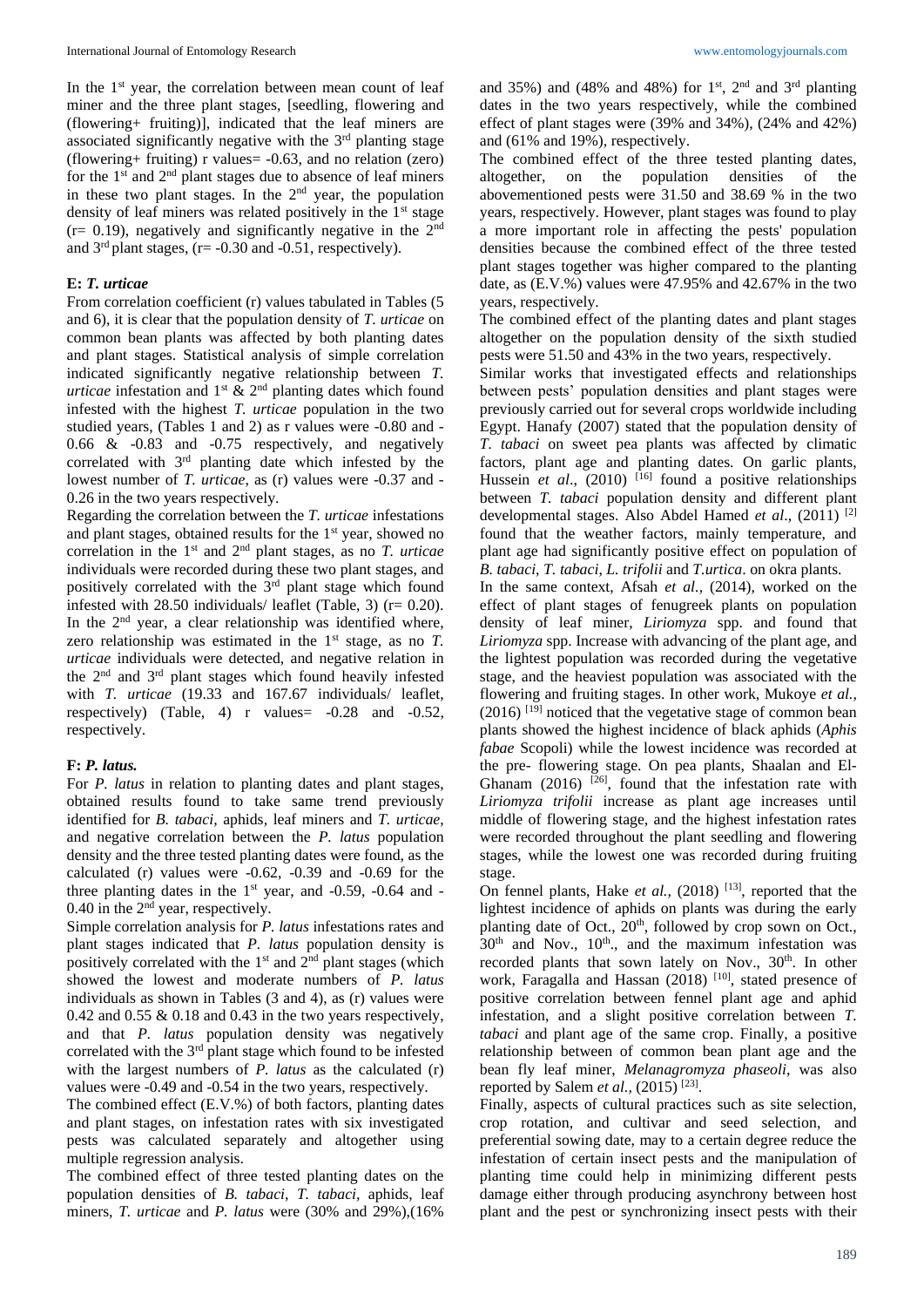natural enemies or crop production with available alternate host plants of the pest (Mwanauta *et al.,* 2015 & Dey, *et al.,*  $2017$ ) <sup>[20, 6]</sup>. Therefore, results deduced from our work should be placed among other biotic and abiotic factors that affecting natural abundance of these common bean pests in Egypt.

#### **References**

- 1. Abd El-Gawwad SAY. Study of integrated pest management on some pests of common bean plant. Ph.D. Thesis, Zoology Department, Faculty of Science for Girls, Al- Azhar Univ, 2008:409.
- 2. Abdel Hamed NA, Shaalan HS, Yasin SA, Abou-Zaid AMM. Effect of some abiotic factors on the population fluctuation of some pestsinfesting okra plants, with the using of some compounds in their controlling. J.Plant Protect. And Pathol., Mansoura Univ,2011:2(4):407- 420.
- 3. Abd El-Karim HS. Studies on some arthropods inhabiting bean plants,*Phaseolus vulgaris*L. inFayoum Governorate. Ph.D.Thesis. Fac. Agric. Fayoum Univ, 2010:113.
- 4. Afsah AFE, Hanafy ARI, Hussein SHA. Effect of certain climatic factors and plant age on the population density of leaf miner, *Liriomyza spp*. infesting Fenugreek plants, *Trigonella foenum graecum* L. in different planting dates. Acad. J. Biolog. Sci,2014:7(2) 77-87.
- 5. Dapoah HK, Mckenzie BA, Hill GD. Influence of sowing date and irrigation on growth and yield of pinto bean (*Phaseolus vulgaris* L.) in a sub humid temperature environment. J. Agric. Sci. Vobridage,2000:134:33-34.
- 6. Dey D, Routray S, Baral1 S, Mahantheshwara B. Effect of planting dates and botanical insecticides against major Lepidopterous pests of cabbage: A review. Agricultural Reviews,2017:38(1):60-66.
- 7. De Luque JJR, Creamer B. Major constraints and trends for common bean production and commercialization; establishing priorities for future research. Agron. Colomb,2014:32(3):423-431.
- 8. Ekram A Abdou, Refaei EA, Taha RA. Field evaluation of insect pests infesting *Phaseolus vulgaris* and their natural enemies in Beheira Governorate. Egypt. J. Plant Prot. Res. Inst,2019:2(3):514-525.
- 9. Emam AK, Hegab MFAH, Tantawy MAM. Effect of planting space and date on the population densities of certain insect pests infesting sweet pea plants at Qalyobia Governorate. Ann.Agric. Sci. Moshtohor,2006:44(1):299-308.
- 10. Faragalla FH, Hassan GM. Impact of planting dates on aphid and thrips infestations and yield of fennel crop, *Foeniculum vulgare* at Qena governorate. Egyp. Bioscience Research,2018:15(4):4495-4505.
- 11. Gamila Sh S, Ismail HA, Abd-Elsamad AA. Population fluctuations of the main pests infesting kidney beans and its relation with some weather factors. Annals of Agric. Sci., Moshtohor,2016:54(4):969-976.
- 12. Graham PH, Vance CP. Legumes: Importance and Constraints to Greater Use. Plant Physiology,2003:131:872-877.
- 13. Hake LG, Deshwal HL, Yadav VS. Effect of different sowing dates on the incidence of aphid, *Hyadaphis coriandari* (Das) on Fennel *Foeniculum vulgare* (Mill.).

Int. J. Curr. Microbiol. App. Special,2018(6):2158- 2162.

- 14. Hanafy ARI. Studied on the most important cucumber pests in the open field and suitable control programs. Ph.D. Thesis. Fac. Agric. Moshtohor, Zagazig Univ, 2004:279.
- 15. Hanafy ARI. effect of certain climatic factors and plant age on the level of infestation with cotton and onion thrips, *Thrips tabaci* Lind. On sweet pea plants in different planting dates. Egypt. J. Agric. Res., 85(6): 2051-2063.
- 16. Hussein SHA, Hanafy ARI, Maha AM Tantawy. Effect of cultivars, some climatic factors and plant developmental stages on the population density of onion thrips, *Thrips tabaci* Lind. on garlic plants in Egypt. Fayoum J. Agric. Res. & Dev,2010:24(1):30-36.
- 17. Mohamed MA. Impact of planting dates, spaces and varieties on infestation of cucumber plants with white fly, *Bemisia tabaci* (Genn.).J. of Basic & applied zoology,2012:65:17-20.
- 18. Mojica L, De Mejía. Characterization and Comparison of Protein and Peptide Profiles and their Biological Activities of Improved Common Bean Cultivars (*Phaseolus vulgaris* L) from Mexico and Brazil. Plant Foods for Human Nutrition,2015:70(2):105-112.
- 19. Mukoye B, Ogecha J, Ndonga M, Mangeni B. Effect of Farming Practices, Crop Stage and Season on Black Bean Aphid Infestation on Common Beans in Western Kenya. INTERNATIONAL J. of Innovative Research & Development,2016:5(6):53-57.
- 20. Mwanauta RW, Mtei KM, Ndakidemi PA. Potential of Controlling Common Bean Insect Pests (Bean Stem Maggot (*Ophiomyia phaseoli*), Ootheca (*Ootheca bennigseni*) and Aphids (*Aphis fabae*)) Using Agronomic, Biological and Botanical Practices in Field. Agricultural Sciences,2015:6:489-497.
- 21. Saeed NA, Razaq M. Effect of Sowing Dates within a Season on Incidence and Abundance of Insect Pests of Canola Crops. Pakistan J. Zool,2014:46 (5):1193-1203.
- 22. Saleh FM. Effect of certain agricultural practices and biological control on soygreen bean pests. Ph.D. Thesis, Economic Entomol. Department, Faculty of Agric., Mansoura Univ, 2011:219.
- 23. Salem HA, Shadia E, Abdel-Aziz, Aref NB. Annual Variation in Population of the Bean Fly Leaf miner, *Melanagromyza phaseoli (*Tryon), Generation Numbers and Related Injury in Common Bean Fields. Modern Chemistry & Applications, ISSN: 2329-6798, 2015(3)4.
- 24. Sariah JB, Makundi RH. Effect of sowing time on infestation of beans (*Phaseolus vulgaris* L.) by two species of the Bean Stem Maggot, *Ophiomyia spencerella* and *Ophiomyia phaseoli* (Diptera: Agromyzidae). Archives of Phytopathology and Plant Protection,2007:40(1):45-51.
- 25. SAS Institute SAS/ stat user's guide, 9.2. SAS Institute, Cary, NC., USA, 2008.
- 26. Shaalan HS, Maha S El-Ghanam. Effect of Planting Space, Some Weather Factors and Plant Age on the Population Density of *Liriomyza trifolii* (Burgess) Infesting Pea Plants. Egypt. Acad. J. Biolog. Sci,2016:9 (3):21-30.
- 27. Yadav AK, Acharya VS. Effect of Dates of Transplanting on Incidence of Sucking Pests in Chilli, *Capsicum annum* L. International Journal of Bio-